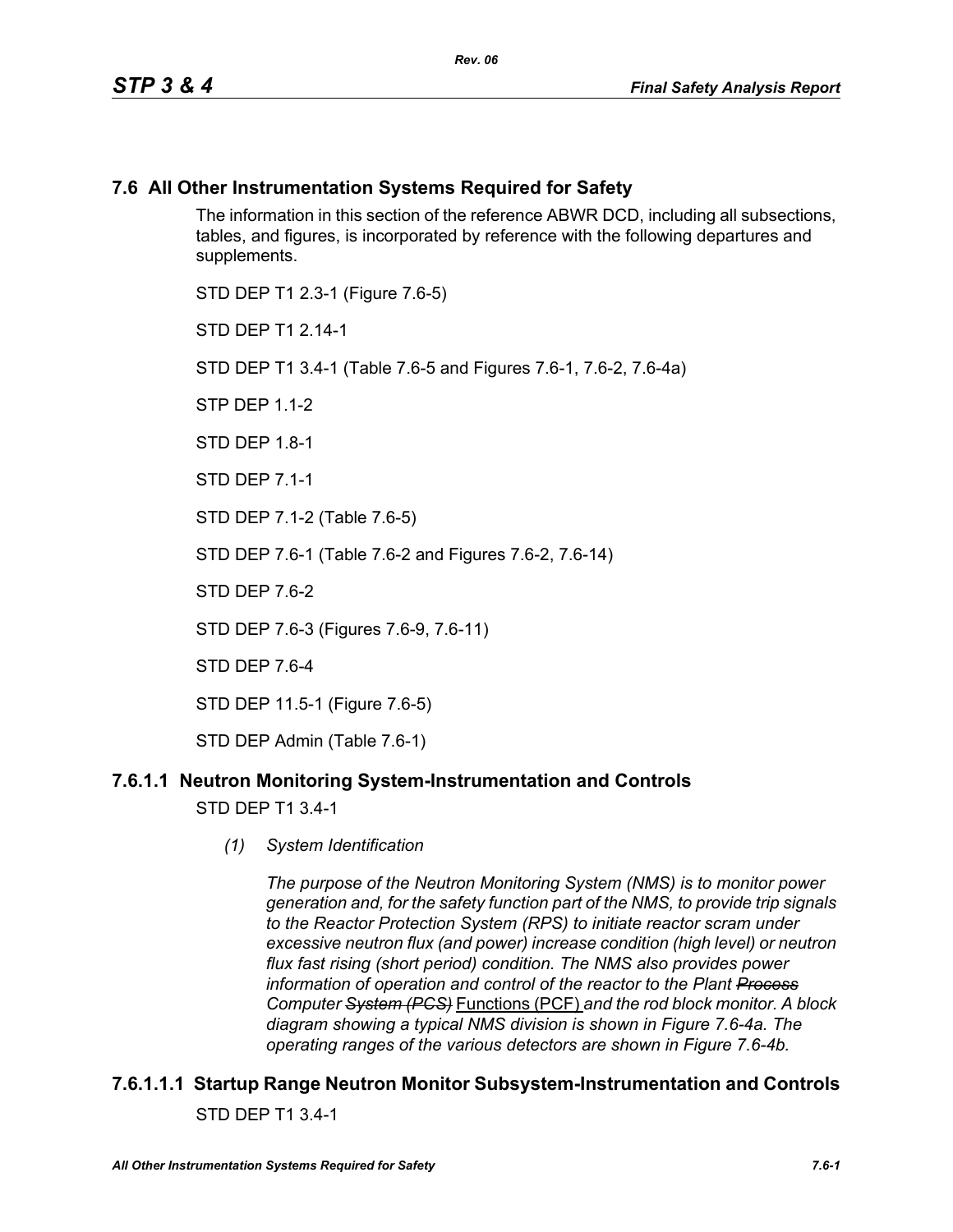#### *(3) Physical Arrangement*

*The 10 detectors are all located at fixed elevation slightly above the midplane of the fuel region, and are evenly distributed throughout the core. The SRNM locations in the core, together with the neutron source locations, are shown in Figure 7.6-1. Each detector is contained within a pressure barrier dry tube inside the core, with signal output exiting the bottom of the dry tube undervessel. Detector cables then penetrate the primary containment and are connected to preamplifiers located in the Reactor Building. The SRNM preamplifier signals are then transmitted to the SRNM DMC (digital measurement and control) units in the control room. The DMC*SRNM *units provide algorithms for signal processing, flux, and power calculations, period trip margin and period calculations, and provide various outputs for local and control console displays, recorder, and to the plant process computer system* function*. There are also the alarm and trip digital outputs for both high flux and short period conditions, and the instrument inoperative trip to be sent to the RPS and RCIS separately. The electronics for the SRNMs and their bypasses are located in four separate cabinets.*

#### *(4) Signal Processing*

*Over the 10-decade power monitoring range, two monitoring methods are used: (1) for the lower ranges the counting method which covers from 1.E+3 neutron/cm2 to 1.E+9 neutron/cm2, and (2) for the higher ranges, the Campbelling technique (mean square voltage, or MSV) which covers from 1.E+8 neutron/cm2 to 1.E+13 neutron/cm2 of neutron flux. In the counting range, the discrete pulses produced by the sensors are applied to a discriminator after preamplification. The discriminator, together with other digital noise-limiter features, separates the neutron pulses from gamma radiation and other noise pulses. The neutron pulses are then counted. The reactor power is proportional to the count rate. In the MSV range, where it is difficult to distinguish the pulses, a DC voltage proportional to the mean square value of the input signal is produced. The reactor power is proportional to this mean square voltage. In the mid-range overlapping region, where the two methods are changed over, the DMC-based SRNM calculates the neutron flux based on a weighted interpolation of the two flux values calculated by both methods. A continuous and smooth flux reading transfer is achieved in this manner. There is also the calculation algorithm of the period-based trip circuitry that generates trip margin setpoint for the period trip protection function.*

#### *(6) Bypasses and Interlocks*

*The SRNM also sends an interlock signal to the safety system logic control (SSLC) system. This signal is called "ATWS Permissive" and is a binary signal indicating whether the SRNM power level is above or below a specific setpoint level (Table 7.6-1). If this signal is a "high" level indicating the power*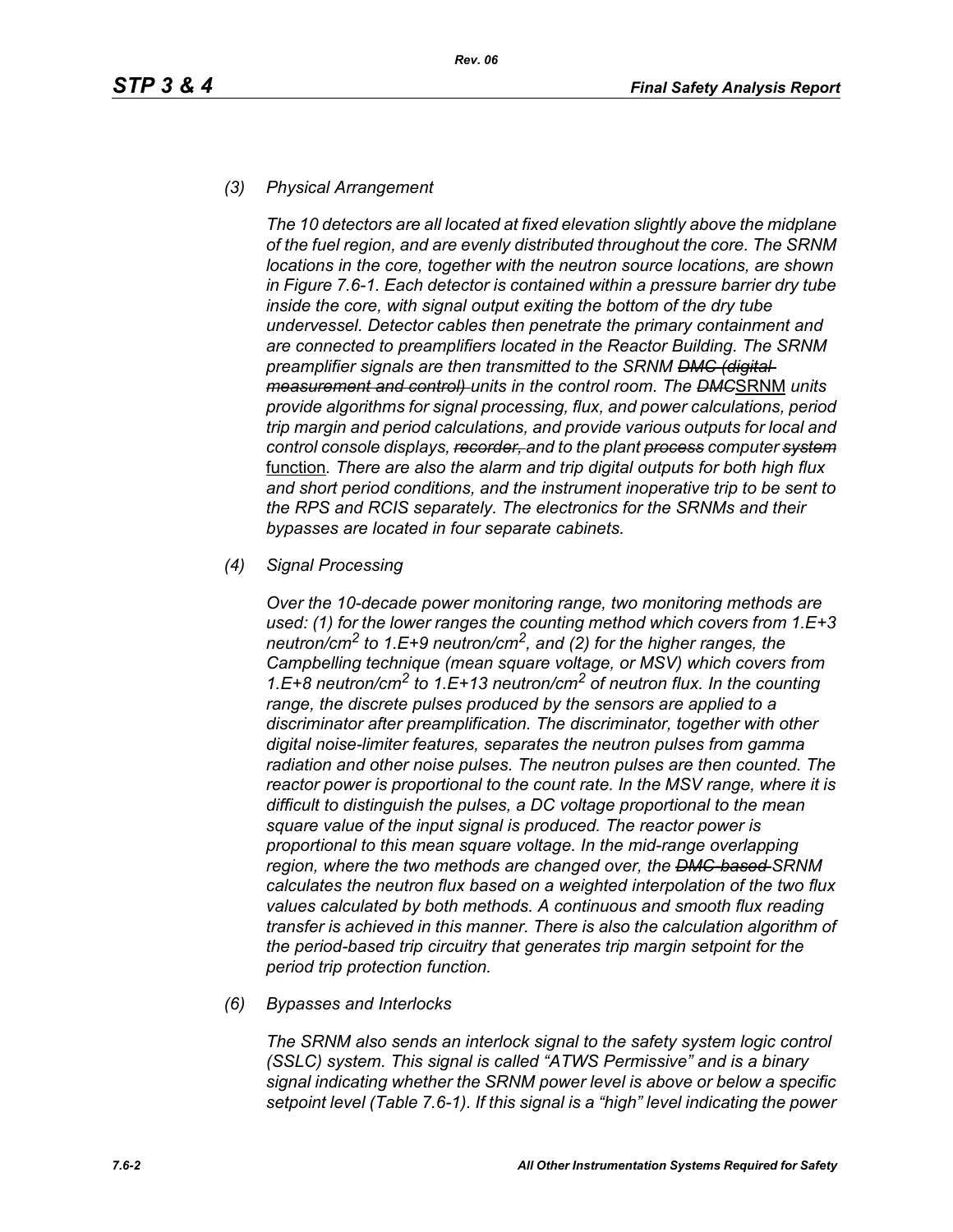*is above the setpoint, this will allow the SSLC to permit ATWS protection action such as permission to inject liquid poison.*

### **7.6.1.1.2 Power Range Neutron Monitor Subsystem—Instrumentation and Controls**

### **7.6.1.1.2.1 Local Power Range Neutron Monitor Subsystem—Instrumentation and Controls**

STD DEP T1 3.4-1

STD DEP Admin

*(1) General Description*

*The local power range monitor (LPRM) monitors local neutron flux in the power range. The LPRM provides input signals to the APRM Subsystem (Subsection 7.6.1.1.2.2) and to the plant computer system*function *(Subsection 7.7.1.5). See Figures 7.6-1 and 7.6-2.*

*(4) Signal Processing*

*The LPRM detector outputs are connected by coaxial cables from under the vessel pedestal region and routed through the primary containment penetration, and through the Reactor Building to be processed for signal conditioning analog-to-digital conversion function in the control room. The LPRM signals are connected to the APRM units in the control room, where the signals are amplified. Such amplified voltage is proportional to the local neutron flux level. The LPRM signals are then used by the APRM to produce APRM signals. The 208 LPRM detectors are separated and divided into four groups to provide four independent APRM signals. Individual LPRM signals are also transmitted through dedicated interface units (for isolation) to various*  systems such as the RCIS, and the plant **process** computer functions.

*(5) Trip Functions*

*The LPRM channels provide alarm signals indicating when an LPRM is upscale, down-scale, or bypassed. However, such signals are not sent to the RPS for scram trip or RCIS for rad*rod *block.*

*(7) Redundancy*

*The LPRM detector assemblies are divided into groups. The redundancy criteria are met in the event of a single failure under permissible APRM bypass conditions. A scram signal can be*is *generated in the Reactor Protection System (RPS) as required if the inoperative trip of the APRM is generated as described in (6).*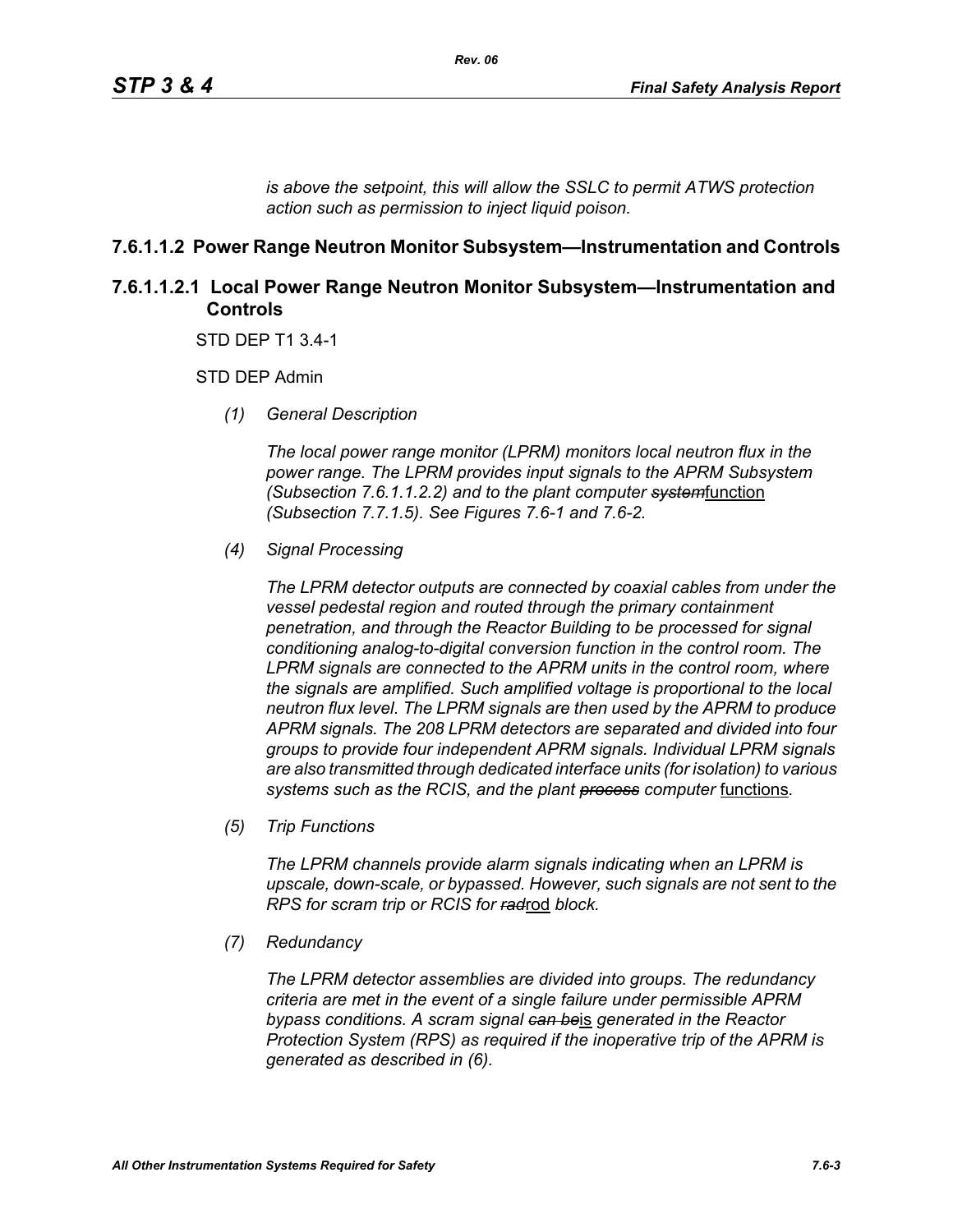### **7.6.1.1.2.2 Average Power Range Monitor Subsystem—Instrumentation and Controls**

STD DEP T1 3.4-1

STD DEP 7.6-1

- *(1) General Description*
	- *(a) Average Power Range Monitor (APRM)*

*The APRMs are safety-related systems. There are four divisions of DMC-based APRM channels located in the control room. Each channel receives 52 LPRM signals as inputs, and averages such inputs to provide a core average neutron flux that corresponds to the core average power. One APRM channel is associated with each trip system of the Reactor Protection System (RPS). However, a trip signal from each APRM division also goes to all other RPS divisions, with proper signal isolation.*

*(b) Oscillation Power Range Monitor (OPRM)*

*The OPRM is a functional subsystem of the APRM. There are four safetyrelated OPRM channels, with each OPRM channel as part of each of the four APRM channels. Each OPRM receives the identical LPRM signals from the corresponding APRM channel as inputs, and forms a special OPRM cell configuration to monitor the neutron flux behavior of all regions of the core. Each OPRM cell represents a combination of four LPRM signals selected from the LPRM strings at the four corners of a four-by-four fuel bundle square region. The OPRM detects thermal hydraulic instability and provides trip functions to the RPS to suppress neutron flux oscillation prior to the violation of safety thermal limits. The OPRM trips are combined with*separate from *the APRM trips of the same APRM channel, to be sent to the RPS.*

*(4) Trip Function*

*For the OPRM trip function, the response signal of any one OPRM cell that satisfies the conditions and criteria of the trip algorithm will cause a trip of the associated OPRM channel. Figure 7.6-14 illustrates the trip algorithm logic. The OPRM trip function does not have its own inoperative trip for insufficient number of total LPRM inputs in the channel. It follows the APRM's inoperative trip of insufficient number of LPRMs.* The OPRM function has its own inoperative trip when the channel has less than the required minimum operable cells, when there is an OPRM self-diagnostic fault, when the APRM instrument watchdog timer has timed out, or if there is a loss of power to the APRM instrument.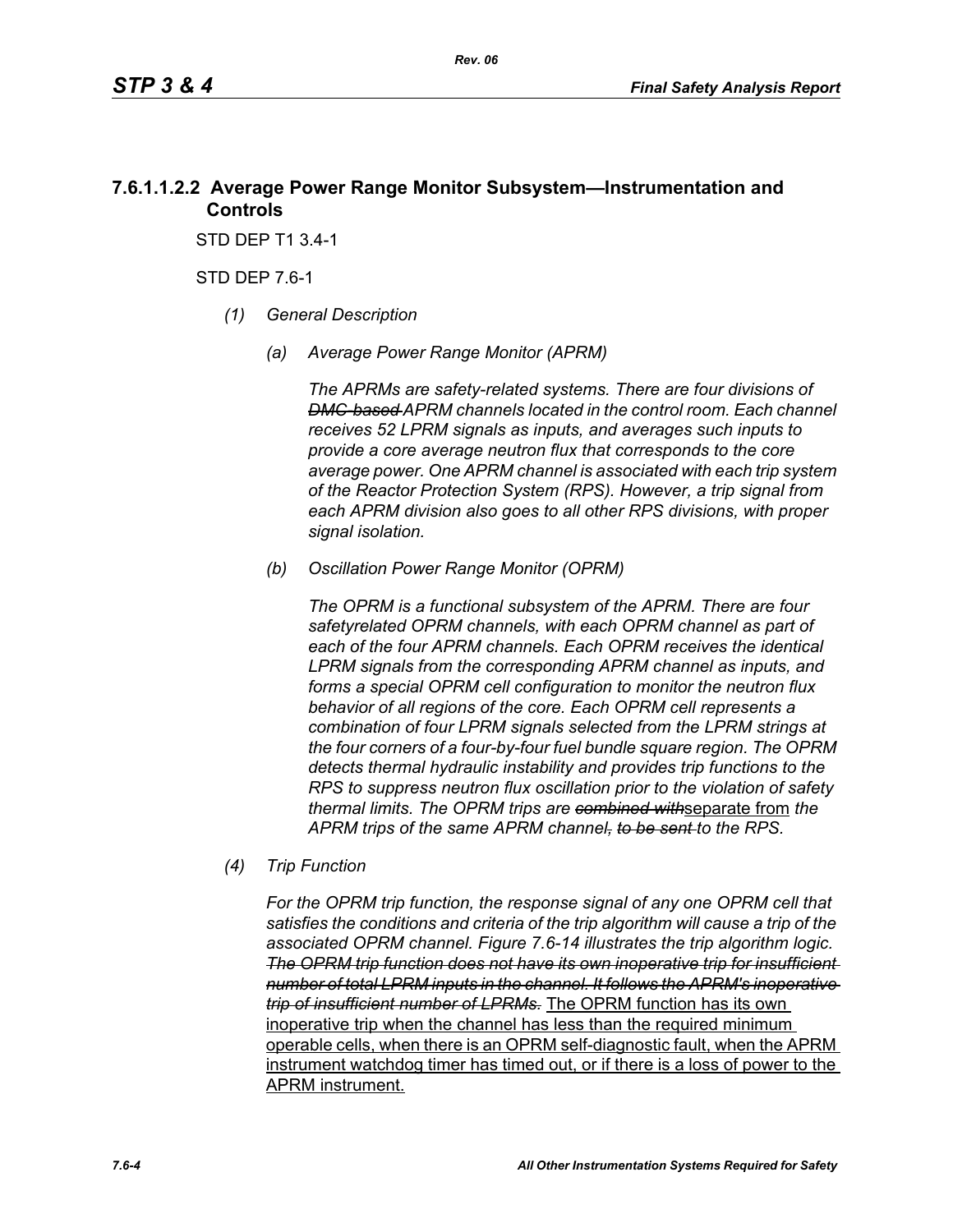- *(5) Bypasses and Interlocks*
	- *(a) APRM*

*The APRM also sends an interlock signal to the SSLC* ELCS *similar to the SRNM "ATWS Permissive" signal (Table 7.6-2). If this signal is a "high" level indicating the power is above the setpoint, this will allow the SSLC* ELCS *to permit ATWS protection action.*

- *(6) Redundancy*
	- *(b) OPRM*

*There are four independent and redundant OPRM channels. The above APRM redundancy condition also applies to OPRM since each OPRM*  channel is associated with one RPS division. *is a subsystem of each of the four APRM channels. The OPRM trip outputs* are provided separately from the APRM trips to RPS and*also follow the* RPS *two-out-of-four logic as the APRM since the OPRM trip outputs are combined with other APRM trip outputs in each APRM channel to provide the final trip outputs to the RPS. In addition, each LPRM string with four LPRM detectors provides one LPRM input to each of the four independent and redundant OPRM channels. This provides core regional monitoring by redundant OPRM channels.*

*(7) Testability*

*APRM channels are calibrated using data from previous full-power runs and are tested by procedures in the instruction manual. Each APRM channel can be tested individually for the operability of the APRM scram and rod-blocking*  functions by introducing test signals. This includes the test for the OPRM trip *function. A self-testing feature similar to that described for SSLC is also provided.*

### **7.6.1.1.3 Reactor Operator Information**

#### STD DEP Admin

*The man-machine interface of the Neutron Monitoring System provides for the information and controls described in this subsection. The lists provided in Table 7.6- 3* 7.6-5 *consist of major signal information which is also documented in the system IED (Figure 7.6-1) and the system IBD (Figure 7.6-2).*

# **7.6.1.2 Process Radiation Monitoring System – Instrumentation and Controls**

STD DEP T1 2.3-1

*The process radiation subsystems are shown in the system design IED (Figure 7.6-5). Subsystems (1*2*) through (4) are classified nuclear safety-related, while subsystems*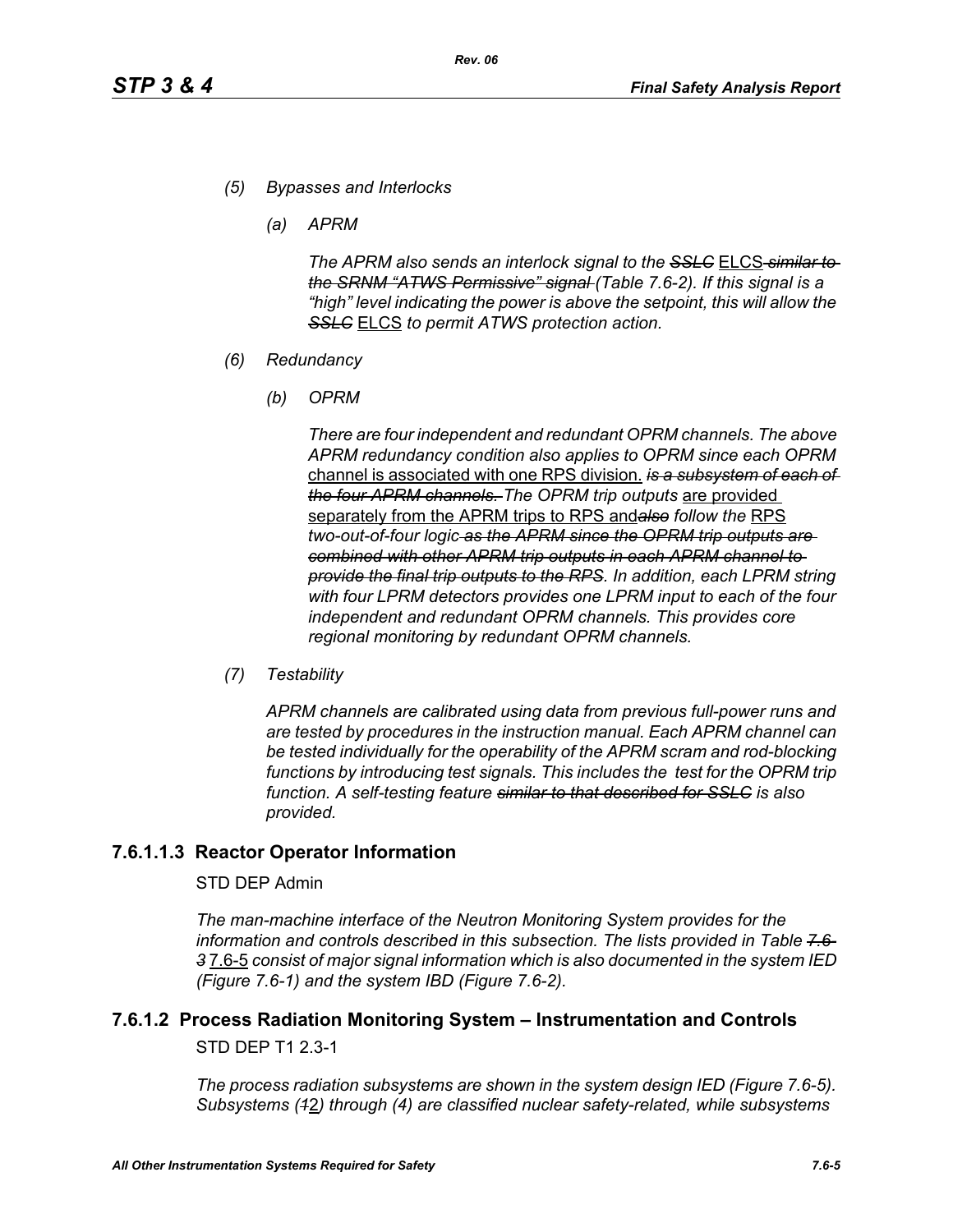(1) and *(*5*) through (11) are classified as non-safety-related. System descriptions and requirements are described in detail in Section 11.5*.

### **7.6.1.3 High Pressure/Low Pressure Systems Interlock Protection Functions**

STD DEP 7.1-1

*(14) Setpoints*

*See Chapter 16 for setpoints and margin.*Chapter 16 describes the methods for calculating setpoints and margins.

#### **7.6.1.6 Containment Atmospheric Monitoring (CAM) System-Instrumentation and Controls**

STD DEP T1 2.14-1

STD DEP 11.5-1

*(1) System Identification*

*The CAM System (Figures 7.6-7 and 7.6-8) consists of two independent but redundant Class 1E divisions (I and II)* of radiation channels*, which are electrically and physically separated, and a non-safety H<sub>2</sub>/O<sub>2</sub> monitoring* subsystem*. Each CAM division* divisional radiation channel *has the capability of monitoring the total gamma-ray dose rate*. CAMS also has the capability of monitoring and concentration of hydrogen and oxygen (H<sub>2</sub>/O<sub>2</sub>) in the *drywell and/or the suppression chamber during plant operation, and following a LOCA event.* 

*There are two radiation monitoring channels per division; one for monitoring the radiation level in the drywell and the other for monitoring the radiation level in the suppression chamber. Each monitoring channel consists of an ion chamber* a *detector,* and *a digital log radiation monitor, and a recorder. Each radiation monitoring channel provides alarm indication in the control room on high radiation levels and also if the channel becomes inoperative.* The monitor also provides data for the historian function.

The H<sub>2</sub>/O<sub>2</sub> monitoring subsystem has two channels and consists **Each** *divisional H2/O2 monitoring channel consists of valves, pumps, and pipes used to extract samples of the atmosphere in the drywell or the suppression chamber and feed the extracted air sample into an analyzer and monitor for measurement, recording, and for alarm indication on high concentration of*  gas levels. The H<sub>2</sub>/O<sub>2</sub> monitoring subsystem is non-safety and is physically and electrically separate from the safety-related components of the system.

*The piping used for the gas extraction is made of stainless steel and utilizes heat tracing to keep the pipes dry and free of moisture condensation.*

*(2) Power Sources*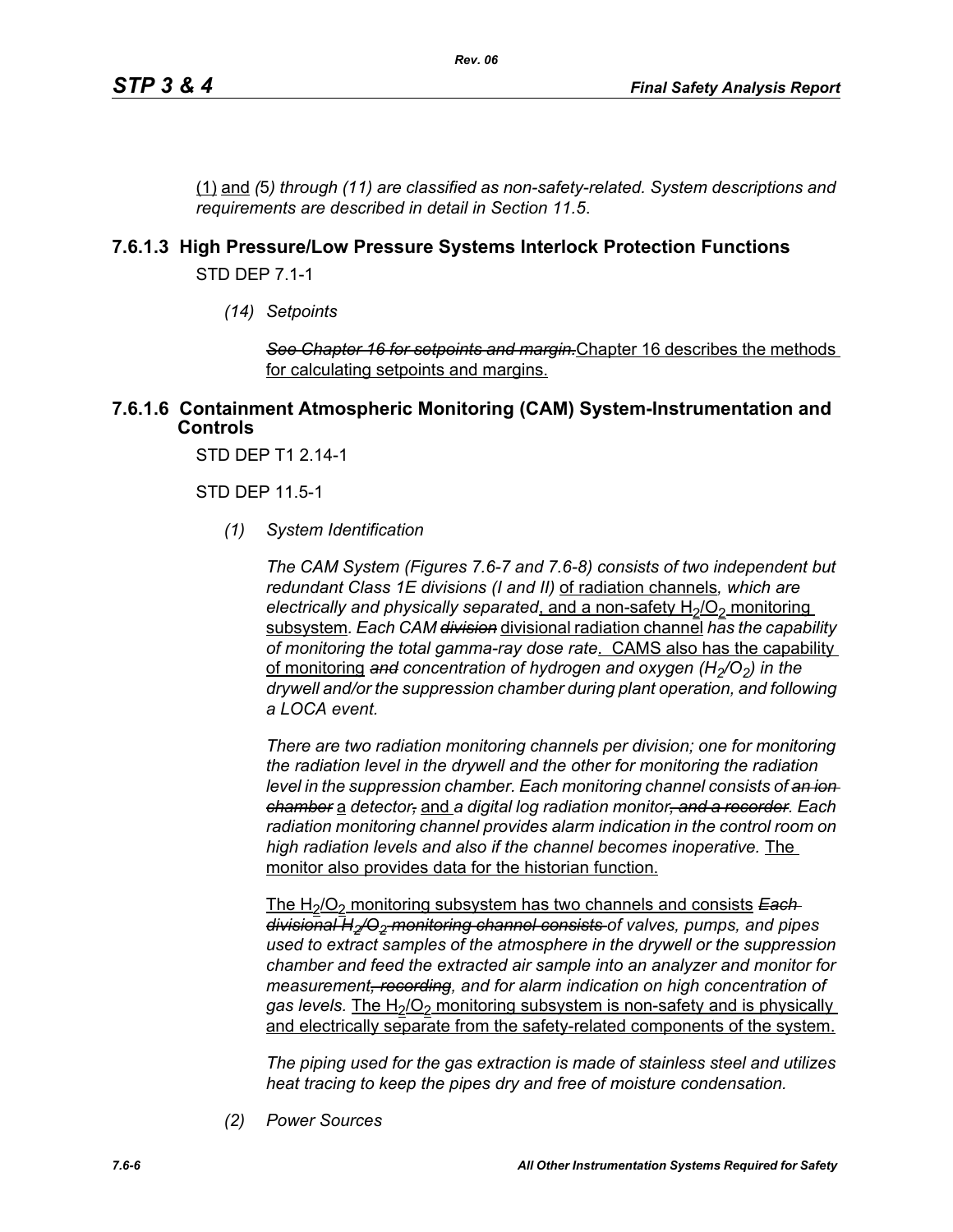*Each CAM Subsystem* radiation channel *is powered from divisional 120 VAC instrument bus. The same Class 1E divisional 120 VAC power source also*  supplies the heat tracing blanket used for the sampling lines. The H<sub>2</sub>/O<sub>2</sub> subsystem is powered from non-safety equipment.

*(3) Initiating Circuits*

*Each divisional gamma radiation monitoring channel can be energized manually by the operator*. *or automatically by the LOCA signal. For the manual mode, the* The *gamma radiation monitor is on continuously during plant operation and remains on until power is turned off by the operator.*

*In the power off mode, the channel will be activated automatically in the presence of a LOCA (high drywell pressure or low reactor water level).*

*Each <del>divisional</del> H<sub>2</sub>/O<sub>2</sub> monitoring subsystem channel (except for the two sampling pumps) is powered continuously during plant operation. One pump* Each subsystem channel *is controlled by an operator and is used during reactor operation and the other is* can also be *turned on by the LOCA signal to allow measurement during an accident.*

The heat tracing used in each  $H_2/O_2$  sample line is temperature controlled to *prevent moisture condensation in the pipes.* 

*Each <del>divisional</del> H<sub>2</sub>/O<sub>2</sub> analyzer and monitor can selectively measure the atmosphere in the drywell or the suppression chamber.*

*Division I and II LOCA signals are provided to the CAM System from the RHR System. These signals are based on two-out-of-four logic signals for the high drywell pressure or low reactor water level.*

*(4) Redundancy and Diversity*

*The CAM Subsystems, Divisions I and II* radiation channels*, are independent and are redundant to each other.*

*(5) Divisional Separation*

*The two CAM Subsystems* radiation monitoring channel divisions *are electrically and physically separated so that no single design basis event is capable of damaging equipment in more than one CAM division. No single*  failure or test, calibration, or maintenance operation can prevent function of *more than one division.*

*(7) Environmental Consideration*

*The CAM System* radiation monitoring channels are*is qualified Seismic Category I and is*are *designed for operability during normal and post-accident environments.*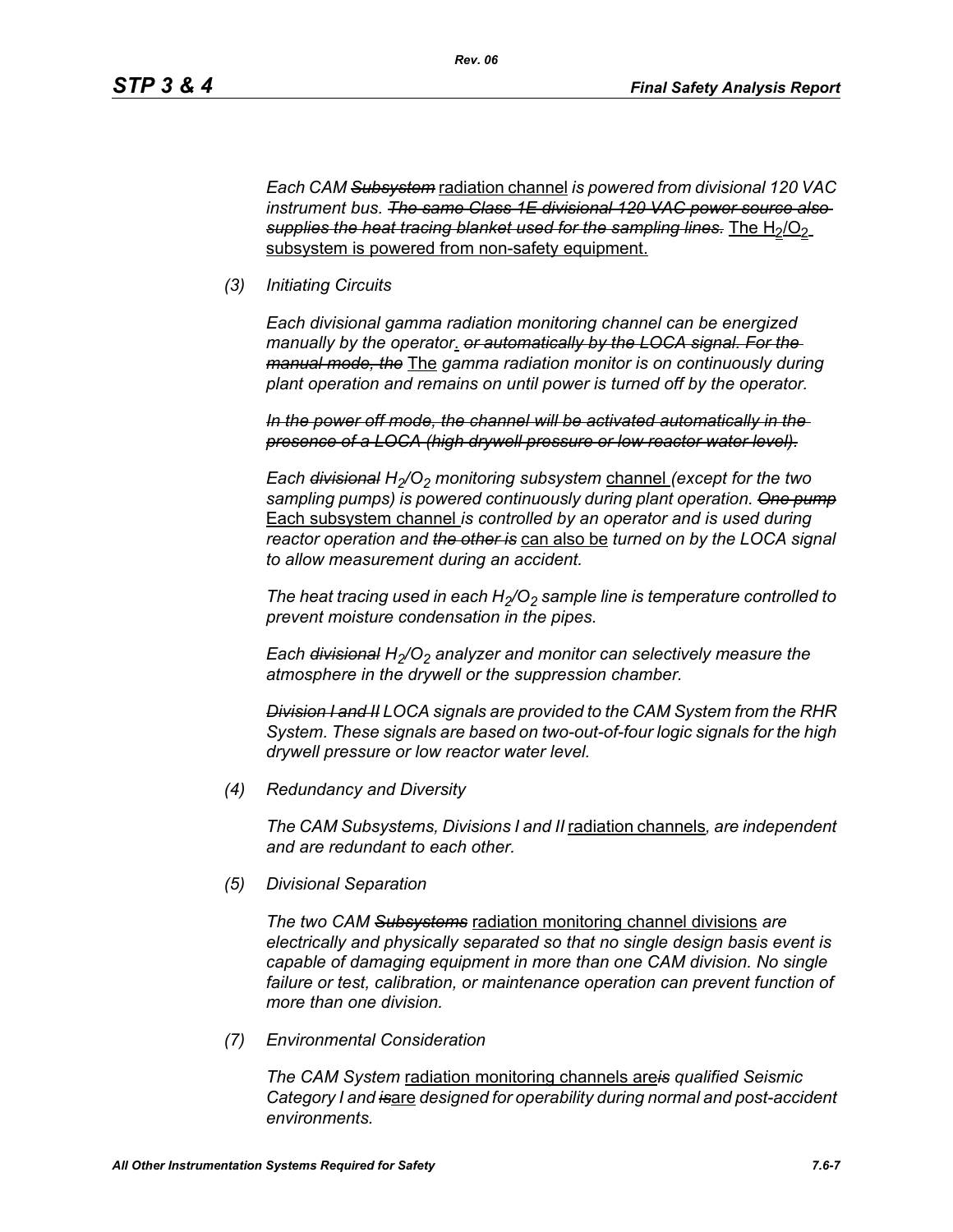#### *(8) Operational Considerations*

*The following information is available to the reactor operator:*

- *(a) Each gamma radiation channel consists of an ion chamber* a detector and *a log radiation monitor, and a recorder. Each channel has a range of 0.01 Gy/h* Sv/h *to 10*5 Sv/h *Gy/h. Each channel will initiate an alarm on high radiation level or on an inoperative channel.*
- *(b) Each hydrogen/oxygen monitoring channel uses*subsystem channel contains *a sampling rack for extracting the atmosphere from the drywell or the suppression chamber and for analyzing the contents for both H2/O2 concentration. The gaseous measurements are made by volume on a wet basis after humidity correction (dry basis before humidity correction). Separate monitors are provided for oxygen and hydrogen indications.*

Each H<sub>2</sub>/O<sub>2</sub> analyzer rack has a series of subsystem channel has *alarms to indicate a high concentration of hydrogen and of oxygen, and to alert the operator of any abnormal system parameter. Refer to Figure 7.6-8 for definition of these alarms.*

#### **7.6.1.7 Suppression Pool Temperature Monitoring System-Instrumentation and Controls**

### **7.6.1.7.1 System Identification**

STD DEP 7.6-2

The Suppression Pool Temperature Monitoring (SPTM) System is a subsystem of the Reactor Trip and Isolation System (RTIS). It is *provided to monitor suppression pool temperature. Monitoring of suppression pool temperature is provided so that trends in suppression pool temperature may be established in sufficient time for proper cooling of the suppression pool water and for reactor scram due to high suppression pool temperature and for reactor power control based upon symptom-based emergency operating procedures.*

### **7.6.1.7.3 Equipment Design**

STD DEP T1 3.4-1

STD DEP 7.6-3

*The SPTM System configuration is shown in Figures 7.6-9 and 7.6-10. There are eight temperature circumferential sensor locations (Figure 7.6-9), which are chosen based upon the following considerations:*

*(2) Each SRV* discharge line quencher *is in direct sight of two sets of temperature sensors within 9 meters.*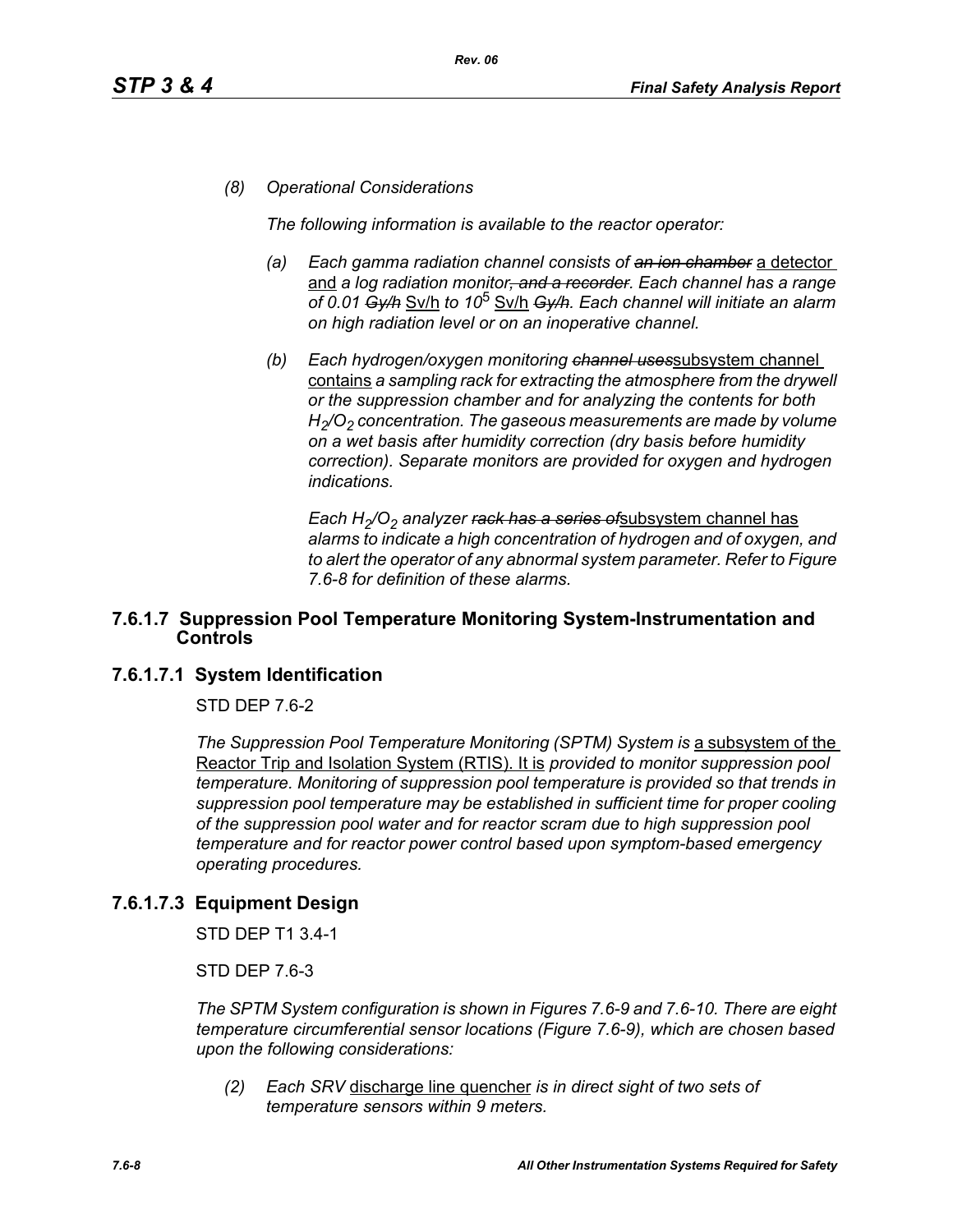*Electrical wiring for each sensor is terminated, for sensor replacement or maintenance, in the wetwell. This termination is sealed for moisture protection from condensation or wetwell sprays. Division I, II, III and IV sensors are wired through Division I, II, III or IV electrical penetrations, respectively. Division I, II, III or IV* I and II *sensor signals are wired to* for *the Remote Shutdown System* are directly hardwired*. all sensor signals multiplexed to the main control room via the respective Division I, II, III or IV essential multiplexers.*

### **7.6.1.7.9 Signal Processing**

STD DEP T1 3.4-1

*Processing of temperature signals is performed by a microprocessor*configurable logic device *for each instrument division. For each of the four instrument divisions, the temperature signals are arithmetically averaged to yield an average bulk suppression pool temperature. Provisions are incorporated to detect sensor failures. When failure of a sensor is detected, its output is not added to the sum of all other sensors in the division and the number of sensors is correspondingly reduced in computing the average temperature. In addition, the narrow range suppression pool water level signal*  from the Atmospheric Control System (ACS) is used to detect uncovery of the first set *of sensors below the pool surface. After sensor installation, the elevation for each sensor is to be established with respect to a common reference elevation. When the suppression pool water level drops below the elevation of a particular sensor, that sensor signal is not used in computing the average. The wide range level signal from the ACS is utilized for this purpose for the remaining sensors.*

### **7.6.2 Analysis**

#### **7.6.2.1 Neutron Monitoring System-—Instrumentation and Controls**

#### **7.6.2.1.1 General Functional Requirements Conformance**

#### STD DEP 7.6-4

*(2) Power Range Neutron Monitors (PRNM)*

*The PRNM Subsystem provides information for monitoring the average power level of the reactor core and for monitoring the local power level when the reactor power is in the power range (above approximately 15%* 5% *power). It mainly consists of the LPRM and the APRM Subsystems.*

#### **7.6.2.1.2 Specific Regulatory Requirements Conformance**

STP DEP 1.1-2

STD DEP 1.8-1

STD DEP Admin

*(1) 10CFR50.55a (IEEE-* 279603*):*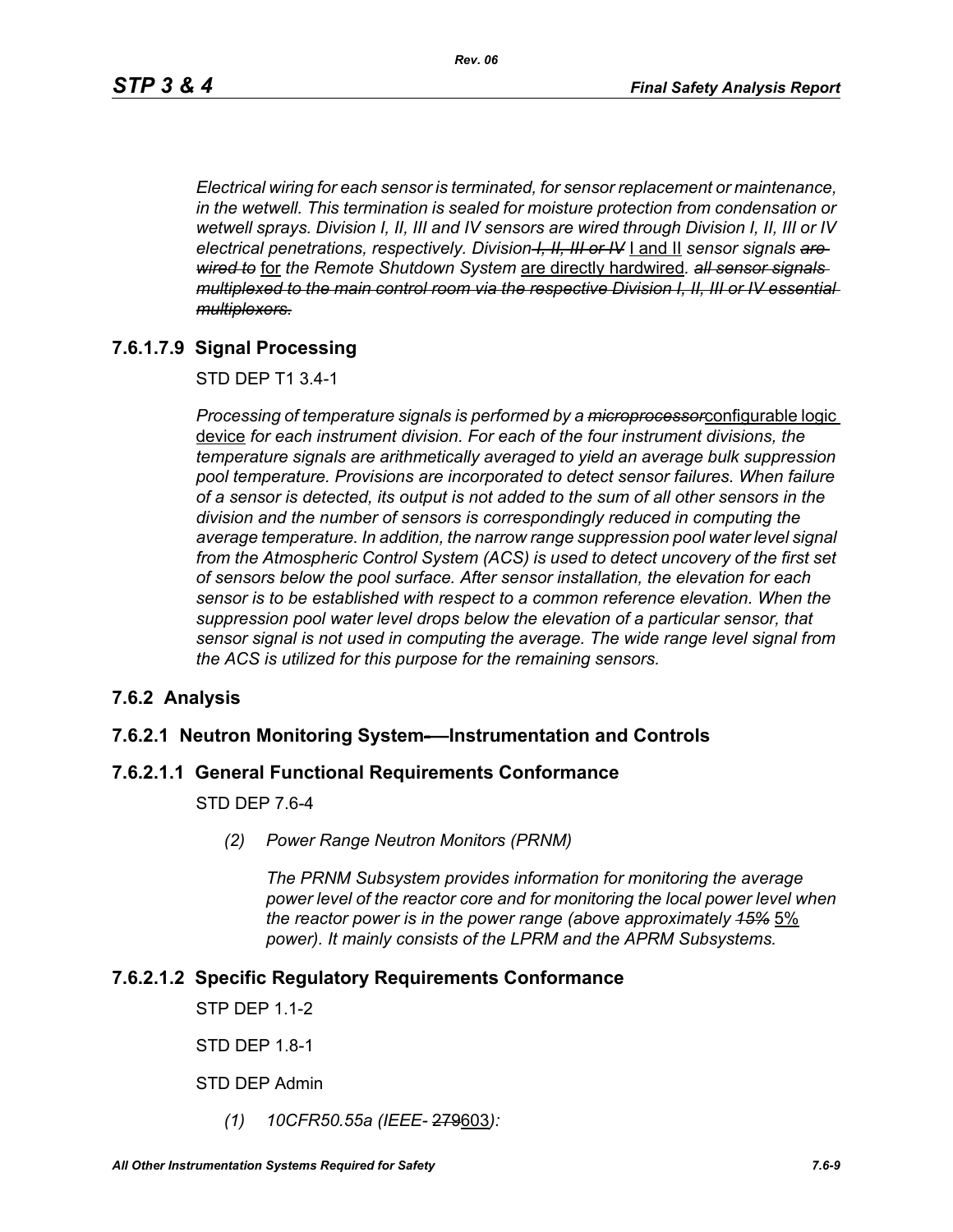*Rev. 06*

*There are 52 LPRM assemblies evenly distributed in the core. There are four LPRM detectors on each assembly, evenly distributed from near the bottom of the fuel region to near the top of the fuel region (Figure 7.6-3). A total of 208 detectors are divided and assigned to four divisions for the four APRMs. Any single LPRM detector is only assigned to one APRM division. Electrical wiring and physical separation of the division is optimized to satisfy the safety-related system requirement. With the four divisions, redundancy criteria are met, since a scram signal can still be initiated with a postulated single failure under allowed APRM bypass conditions. The OPRM subsystem as described in Subsection 7.6.1.1.2.2 conforms to all applicable requirements of IEEE-* 279603*.*

*All applicable requirements of IEEE-* 279603 *are met with the NMS.*

*(4) Branch Technical Positions (BTPs)* 

*In accordance with the Standard Review Plan for Section 7.6, and with Table 7.1-2, only BTPs 21 and 22 are considered applicable for the NMS. They are addressed as follows:* 

*(a) BTP ICSB 21- "Guidance for Application of Regulatory Guide 1.47"* 

*The ABWR design is a single unit* two units do not share NMS equipment*. Therefore, Item B-2 of the BTP is not applicable. Otherwise, the NMS is in full compliance with this BTP.* 

### **7.6.2.2 Process Radiation Monitoring System-—Instrumentation and Controls**

#### **7.6.2.2.2 Specific Regulatory Requirements Conformance**

STP DEP 1.1-2

STD DEP 1.8-1

*(1) 10CFR50.55a (IEEE-* 279603*):*

*Electrical separation is maintained between the redundant divisions. All applicable requirements of IEEE-* 279603 *are met by the safety-related subsystem of the PRM System.*

*(4) Branch Technical Positions (BTPs)* 

*In accordance with the Standard Review Plan for Section 7.6, and with Table 7.1-2, only BTPs 21 and 22 are considered applicable for the PRM safetyrelated subsystems. They are addressed as follows:* 

*(a) BTP ICSB 21- "Guidance for Application of Regulatory Guide 1.47"*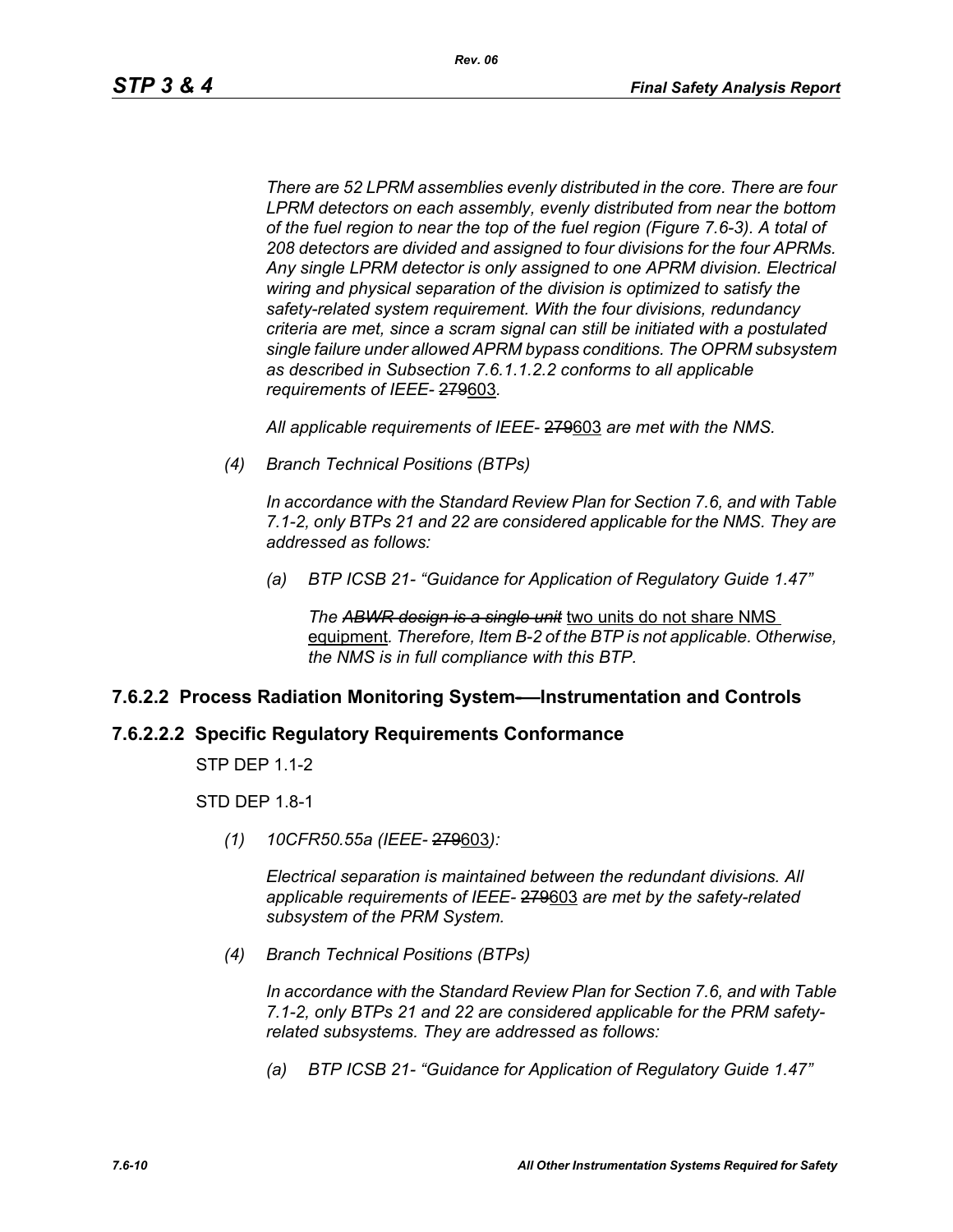*The ABWR design is a single unit* two units do not share PRM equipment*. Therefore, Item B-2 of the BTP is not applicable. Otherwise, the PRM System is in full compliance with this BTP.* 

### **7.6.2.3 High Pressure/Low Pressure Systems Interlock Function**

### **7.6.2.3.2 Specific Regulatory Requirements Conformance**

STD DEP 1.8-1

*(1) 10CFR50.55a (IEEE-279*603*)*

*The HP/LP interlocks are an integral part of the RHR System, which is designed to meet the requirements of IEEE-279*603 *as discussed in Subsections 7.4.2.3.2 and 7.3.2.1.2.*

#### **7.6.2.6 Containment Atmospheric Monitoring System-—Instrumentation and Controls**

### **7.6.2.6.2 Specific Regulatory Requirements Conformance**

STD DEP T1 2.14-1

STP DEP 1.1-2

STD DEP 1.8-1

*(1) 10CFR50.55a (IEEE-* 279603*)*

*The* safety related *CAMS* radiation channels *consists of two divisions which are redundantly designed so that failure of any single element will not interfere with the system operation. Electrical separation is maintained between the redundant divisions.*

*The CAMS does not actuate or interface with the actuation of another safety-related system. Therefore, any portion of IEEE-* 279603 *which pertains to such interfaces is not applicable. All other applicable requirements of IEEE-* 279603 *are met with the CAMS.*

*(4) Branch Technical Positions (BTPs)* 

*In accordance with the Standard Review Plan for Section 7.6, and with Table 7.1-2, only BTPs 21 and 22 are addressed for the CAMS as follows:* 

*(a) BTP ICSB 21- "Guidance for Application of Regulatory Guide 1.47"*

*The ABWR design is a single unit* two units do not share CAMS equipment. *Therefore, Item B-2 of the BTP is not applicable. Otherwise, the CAMS is in full compliance with this BTP.*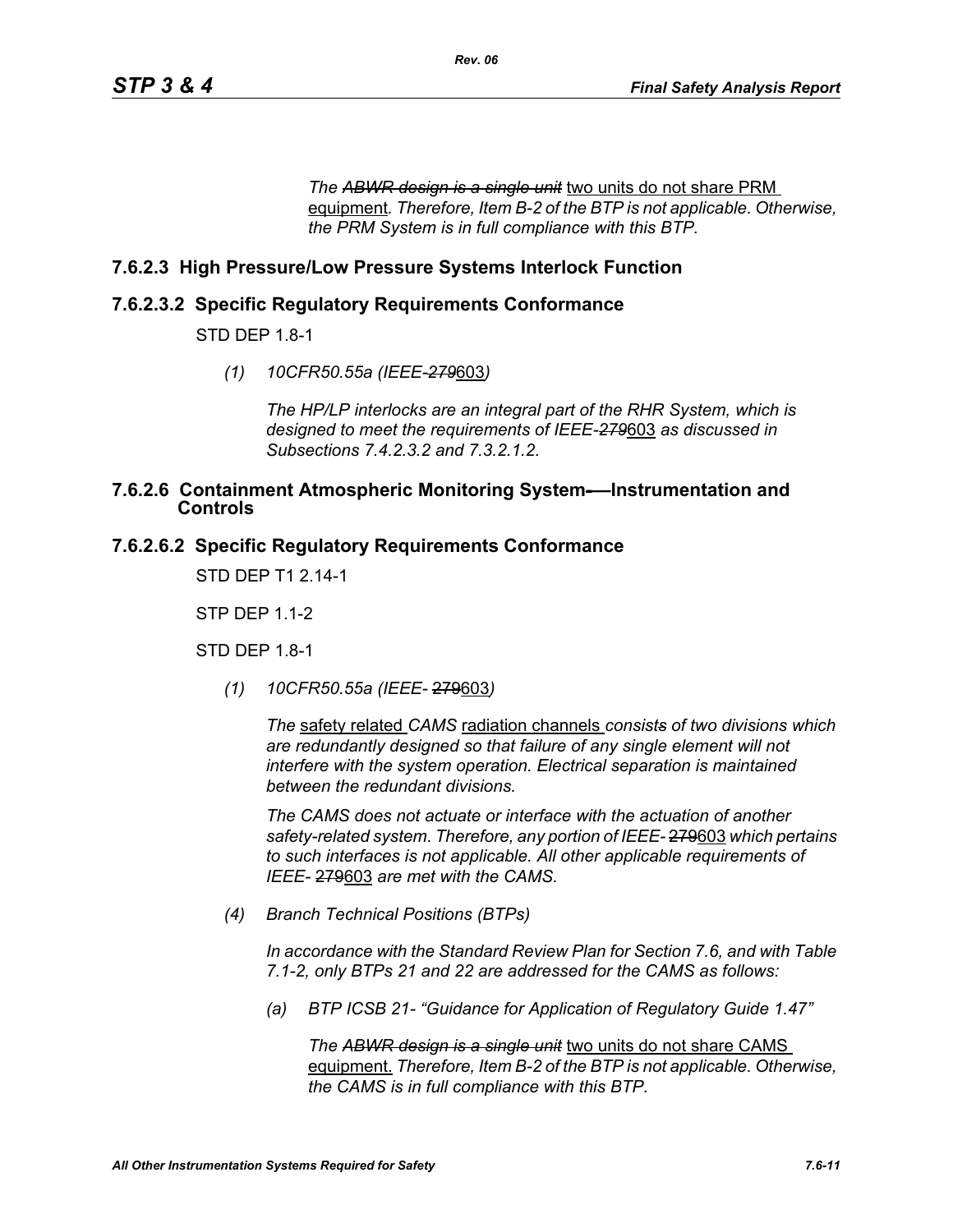### **7.6.2.7 Suppression Pool Temperature Monitoring System-—Instrumentation and Controls**

### **7.6.2.7.2 Specific Regulatory Requirements Conformance**

STP DEP 1.1-2

 $STD$  DFP 1.8-1.

*(1) 10CFR50.55a (IEEE*- 279603*)*

*The SPTM system continuously operates during the plant operation. It does, however, automatically initiate RHR for suppression pool cooling and generates four divisional trip signals for RPS. Therefore, the portions of IEEE- 279603 which pertain to actuation of safety functions apply through RHR and RPS. All other applicable requirements of IEEE- 279603 are met with the SPTM system.*

*(4) Branch Technical Positions (BTPs)*

*In accordance with the Standard Review Plan for Section 7.6, and with Table 7.1-2, only BTPs 21 and 22 need be addressed for the SPTM System. They are as follows:*

*(a) BTP ICSB 21-* "Guidance for Application of Regulatory Guide 1.47"

*The ABWR design is a single unit* two units do not share SPTM equipment*. Therefore, Item B-2 of the BTP is not applicable. Otherwise, the SPTM System is in full compliance with this BTP.*

## **7.6.3 COL License Information**

### **7.6.3.1 APRM Oscillation Monitoring Logic**

The following standard supplement addresses COL License Information Item 7.2.

There are no departures from the fuel design licensing basis that are described in the reference ABWR DCD, including the core thermal hydraulic design described in Section 4.4. The APRM oscillation logic is designed in accordance with the BWR Owners Group Stability Option III and described in Subsection 7.6.1.1.2.2.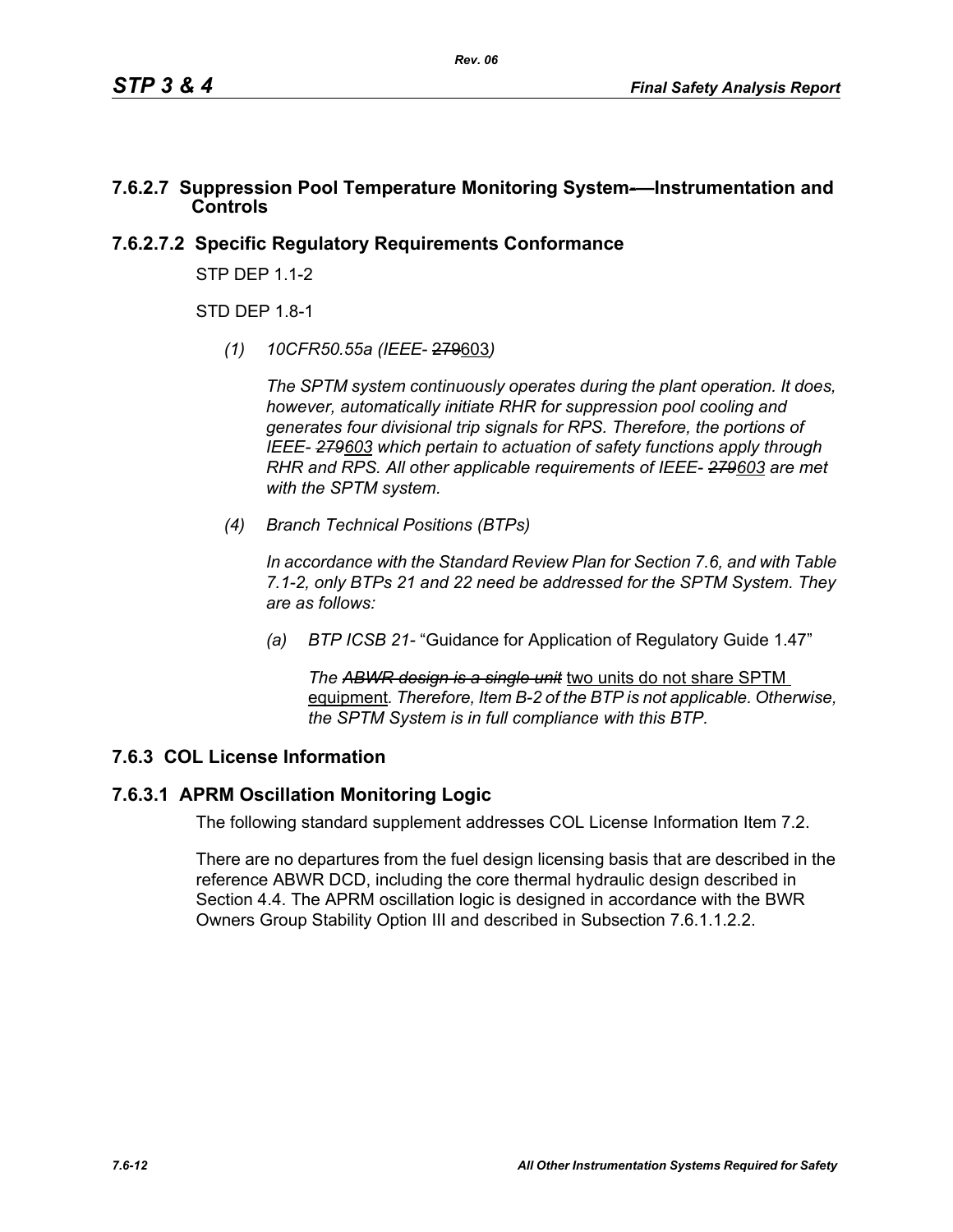| <b>Trip Function</b>                        | <b>Trip Setpoint (Nominal)</b> | <b>Action</b>                                                                                |
|---------------------------------------------|--------------------------------|----------------------------------------------------------------------------------------------|
| <b>SRNM Short Period Trip</b>               | 11 seconds                     | Scram <sup>+</sup><br>(bypassed in RUN-& REFUEL)<br>(no scram function in counting<br>range) |
| <b>SRNM Period Withdrawal</b><br>Permissive | 56 seconds                     | Warning <sup>J</sup> (bypassed in <b>RVNRUN)</b>                                             |

### **Table 7.6-1 SRNM Trip Function Summary**

*Rev. 06*

‡ Scram action only active in MSV range, which is defined as above 1 x 10-4% power.

 $f$  Conditions for activation will be defined in the technical specifications.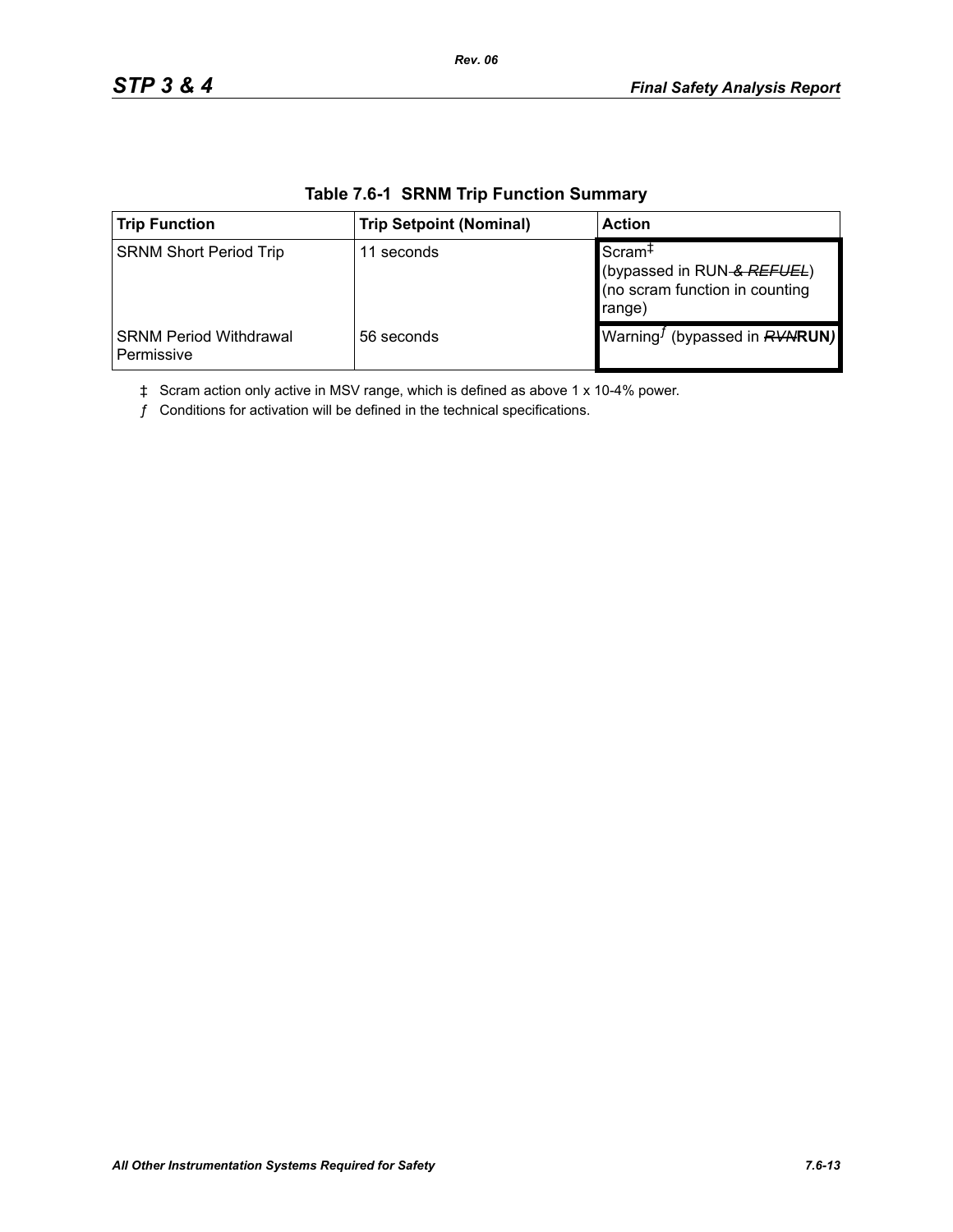| <b>Trip Function</b>                | <b>Trip Setpoint (Nominal)</b>                                             | <b>Action</b> |  |  |
|-------------------------------------|----------------------------------------------------------------------------|---------------|--|--|
| (b) OPRM Trip Function              |                                                                            |               |  |  |
| Period-Based Trip (S <sub>P</sub> ) | $S = SP=1.10**$                                                            | Scram f       |  |  |
| <b>OPRM Inoperative Trip</b>        | 1. LPRM input too few<br>2. Self-test fault<br>3. Watchdog timer timed out | <b>Scramf</b> |  |  |

**4. Loss of power**

### **Table 7.6-2 APRM Trip Function Summary**

\*\* Other Pre-Trip Condition parameters of the algorithm are:

Tmin=1 s, Tmax=3.5 s, +terror=*0.15s* **[0.100 - 0.300s],** NP=10. (For details see Figure 7.6-14).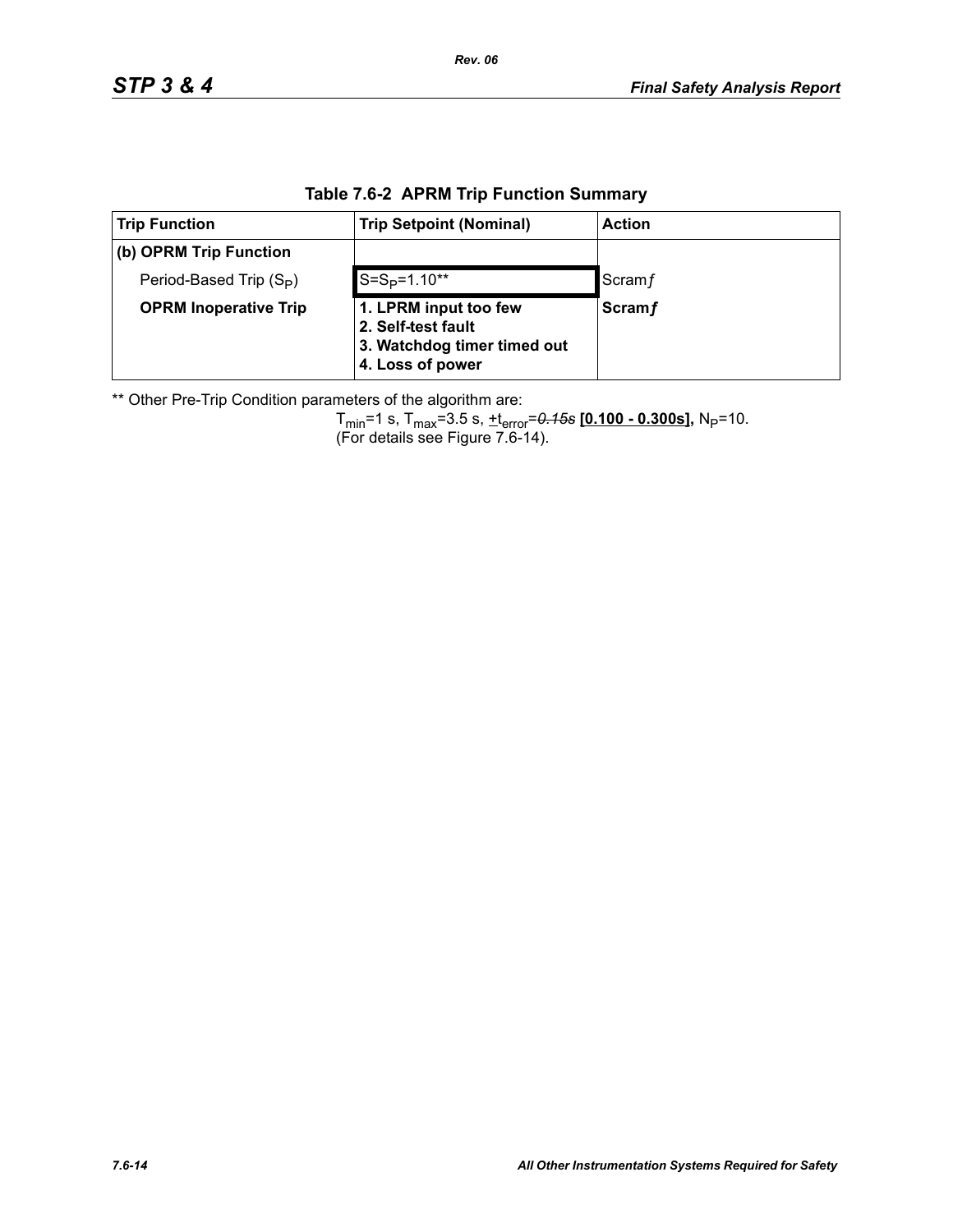#### **Table 7.6-5 Reactor Operator Information for NMS**

- (4) Certain NMS-related information, available on the main control panel, is implemented in software which is independent of the *process computer***plant computer functions**. This information is listed below.
- (5) *CRT***VDU** displays, which are part of the performance monitoring and control system, provide certain NMS-related displays and controls on the main control panel which are listed below:

#### **(ii) SRNM ATWS permissive**

**(qq) APRM ATWS permissive**

Acronyms

*CRT Cathode Ray Tube*

**VDU Video Display Unit**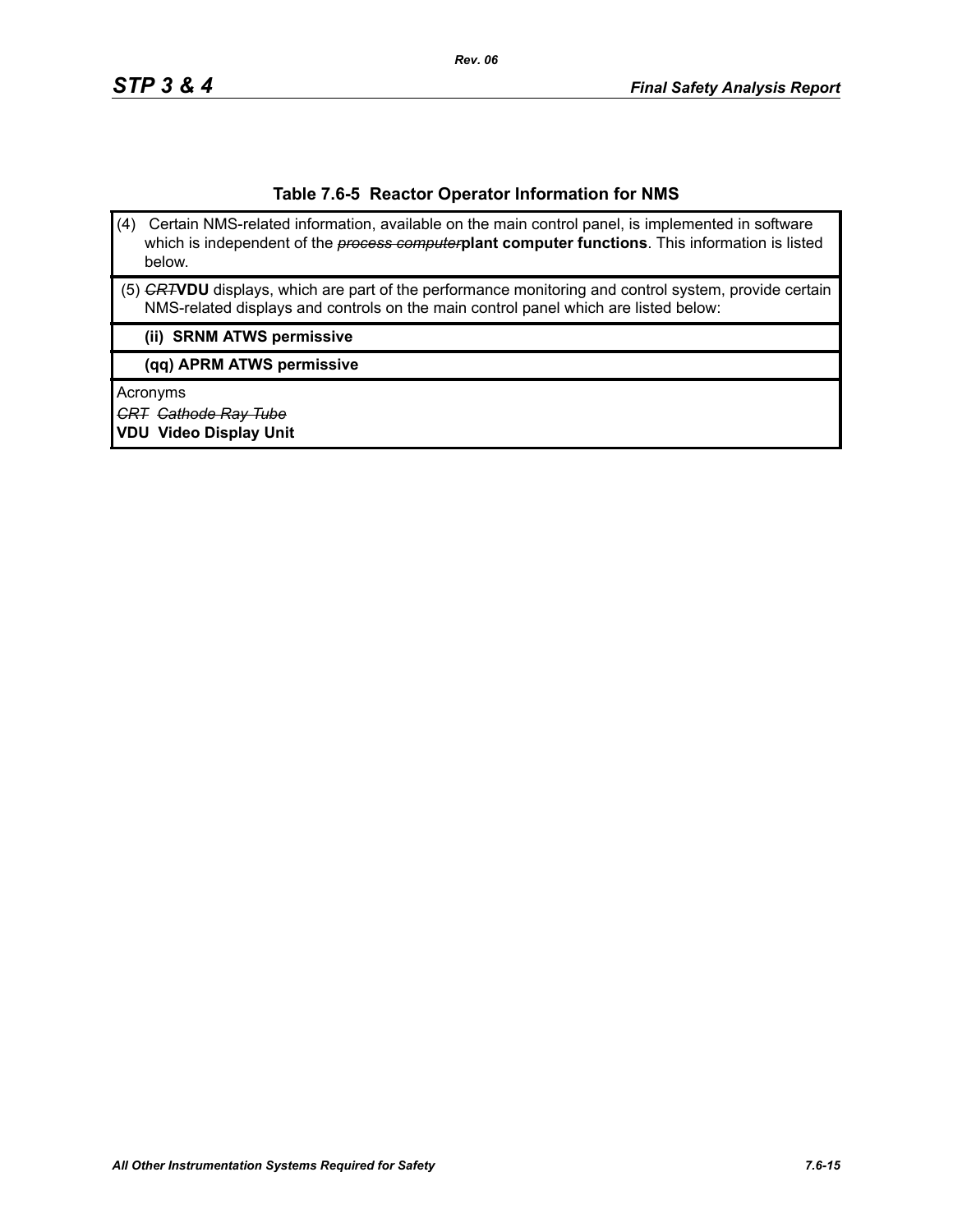The following figures are located in Chapter 21:

- Figure 7.6-1 Neutron Monitoring System IED (Sheets 1 4)
- Figure 7.6-2 Neutron Monitoring System IBD (Sheets 1, 3, 3a, 6,9,9a, 9b, 14, 25, 26)
- Figure 7.6-5 Process Radiation Monitoring System IED (Sheets 1 10)
- **Figure 7.6-11 Suppression Pool Temperature Monitoring System IED** (Sheet 1, 3)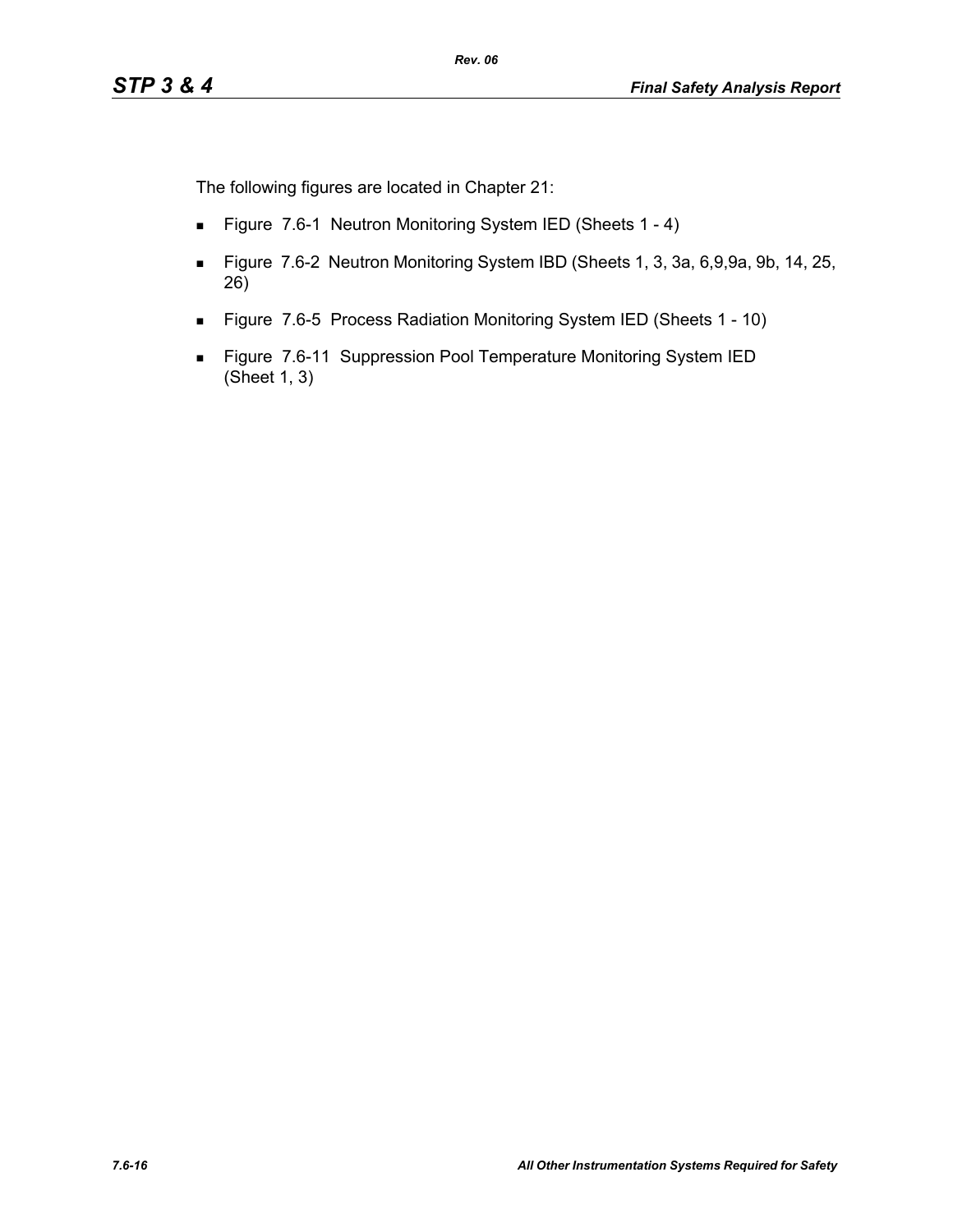

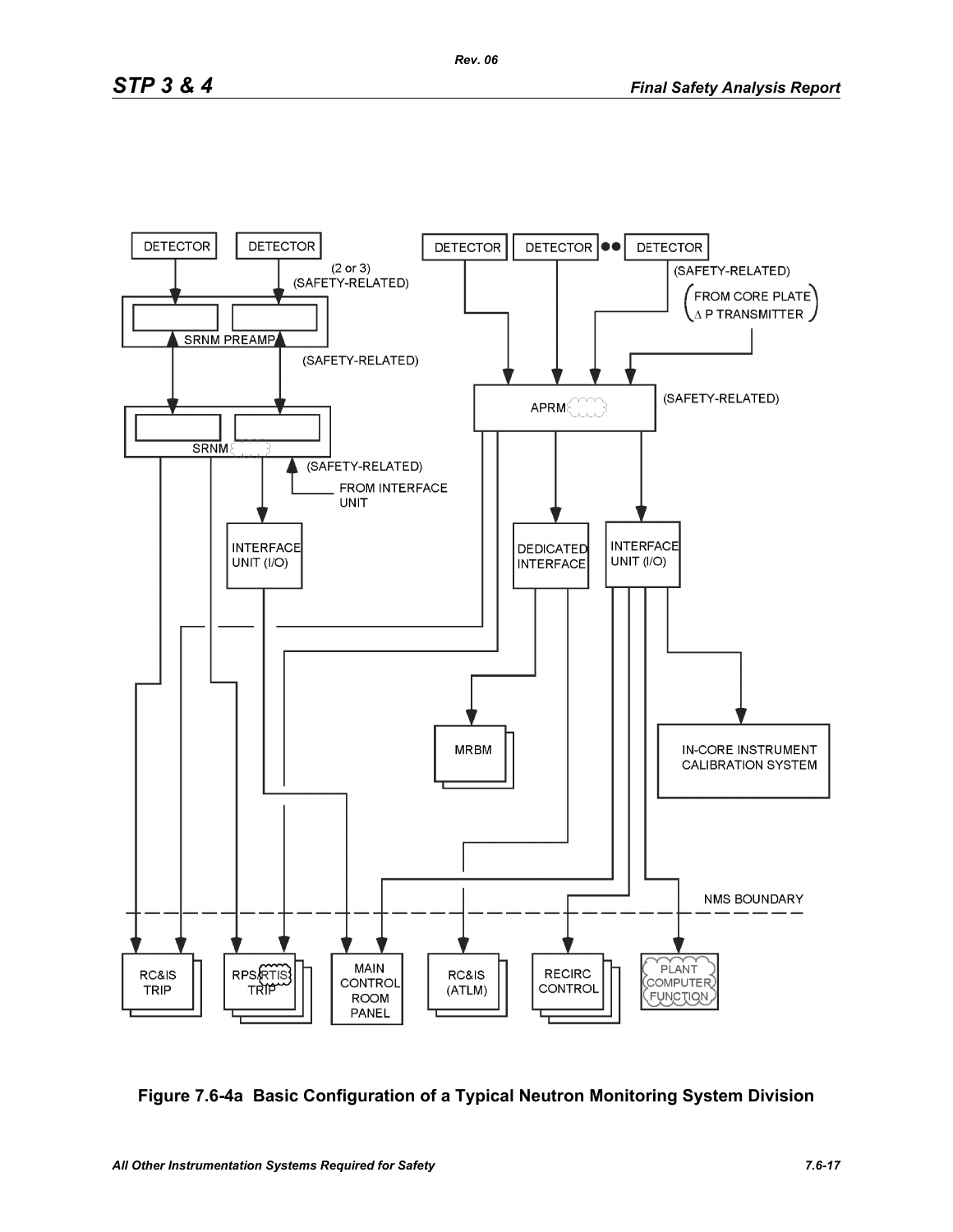

|              | <b>DIVISION I</b> | <b>DIVISION II</b> | <b>DIVISION III</b> | <b>DIVISION IV</b> |
|--------------|-------------------|--------------------|---------------------|--------------------|
| $16^{\circ}$ | TE-001A, E, J, N  |                    | TE-001C, G, L, R    |                    |
| ୲ଢ଼          |                   | TE-002B, F, K, P   |                     | TE-002D, H, M, S   |
| $106^\circ$  |                   | TE-003B, F, K, P   |                     | TE-003D, H, M, S   |
|              | TE-004A, E, J, N  |                    | TE-004C, G, L, R    |                    |
| 196°1        | TE-005A,E,J,N     |                    | TE-005C, G, L, R    |                    |
|              |                   | TE-006B, F, K, P   |                     | TE-006D, H, M, S   |
| $286^\circ$  |                   | TE-007B, F, K, P   |                     | TE-007D, H, M, S   |
| 3229         | TE-008A, E, J, N  |                    | TE-008C, G, L, R    |                    |
|              |                   |                    |                     |                    |
|              |                   |                    |                     |                    |
|              |                   |                    |                     |                    |

**Figure 7.6-9 Instrumentation Location Definition for the Suppression Pool Temperature Monitoring System**